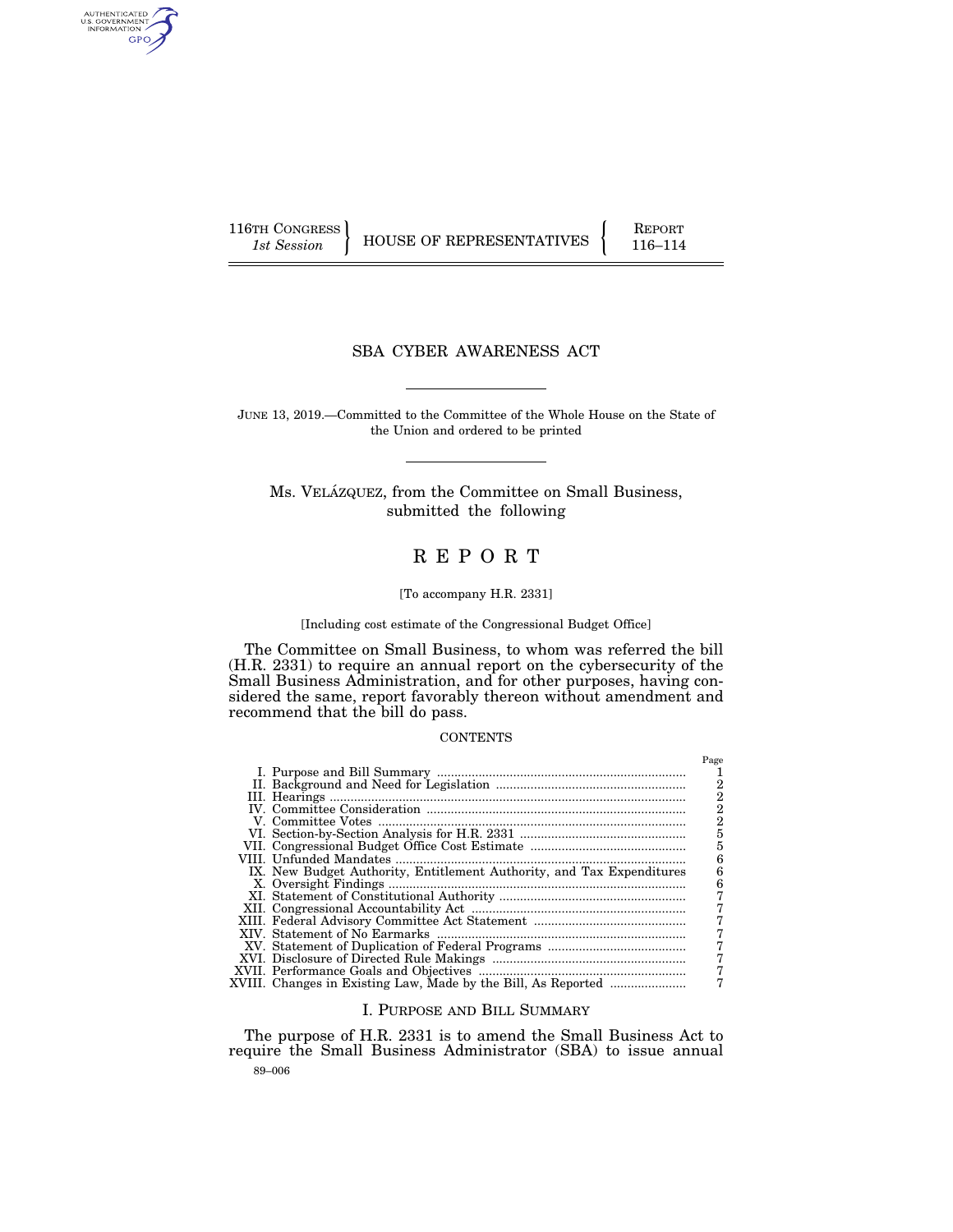reports assessing its IT and cybersecurity infrastructure and notify Congress and affected parties of cyber incidents when they occur.

#### II. BACKGROUND AND NEED FOR LEGISLATION

In June 2015, the U.S. Office of Personnel Management announced that it had been the target of a massive data breach affecting over 20 million people. The announcement raised awareness of the vulnerability of the federal government's IT infrastructure and brought about a bipartisan and bicameral letter to agencies requesting information on legacy IT systems.<sup>1</sup> In May 2017, the Modernizing Government Technology Act of 2017 passed the House. The bill sought to establish two types of funds to retire vulnerable IT systems and address evolving cybersecurity threats.2 In the Fiscal Year 2019 NDAA, Congress passed requirements for the Department of Defense to report cybersecurity breaches.3

Thousands of the nation's vulnerable small businesses share sensitive data with the Small Business Administration to apply for government support. In October 2018, the SBA's Office of Inspector General issued a report indicating that the SBA still required action to effectively modernize its IT infrastructure.4

#### III. HEARINGS

While multiple hearings have been held by the Committee over the past few years exploring the cybersecurity challenges facing small firms, no specific hearings in the 116th Congress have been held to explore the reforms of SBA's cyber infrastructure. The legislation builds upon the Committee's work overseeing the SBA's Office of the Chief Information Officer that is responsible for modernizing and strengthening the Agency's information technology systems.

#### IV. COMMITTEE CONSIDERATION

The Committee on Small Business met in open session, with a quorum being present, on May 1, 2019 and ordered H.R. 2331 favorably reported to the House. During the markup, no amendments were offered.

## V. COMMITTEE VOTES

Clause 3(b) of rule XIII of the Rules of the House of Representatives requires the Committee to list the recorded votes on the motion to report legislation and amendments thereto. The Committee

<sup>&</sup>lt;sup>1</sup> See Letter from the Hon. Jason Chaffetz, Chairman, H. Comm. on Oversight & Gov't Reform, Hon. Ron Johnson, Chairman, S. Comm. on Homeland Security & Gov't Affairs, et. al, to federal

agencies (Dec. 22, 2015) (letter and agency responses on file with the Committee).<br>- <sup>2</sup> See H.R. 2227, See *also* National Defense Authorization Act for Fiscal Year 2018, Pub. L.<br>No. 115–91, Sec. 1077, 131 Stat. 1283 (201 2018 NDAA titled the Modernizing Government Technology Act authorizing two types of funds<br>to modernize the federal government's legacy IT.).<br><sup>3</sup> See John S. McCain National Defense Authorization Act for Fiscal Year 2019, P

<sup>115–232,</sup> Sec. 1639, 132 Stat. 1636 (2018).<br>4 See U.S. SMALL Bus. ADMIN., Office of the Inspector Gen., 19–01, Report on Most Seri-<br>0US MANAGEMENT AND PERFORMANCE CHALLENGES FACING THE SMALL BUSINESS ADMINISTRA-TION IN FISCAL YEAR 2019 4 (2018). *See also* U.S. SMALL BUS. ADMIN., OFFICE OF THE INSPECTOR GEN., 18–01, REPORT ON MOST SERIOUS MANAGEMENT AND PERFORMANCE CHALLENGES FACING THE SMALL BUSINESS ADMINISTRATION IN FISCAL YEAR 2018 4 (2017).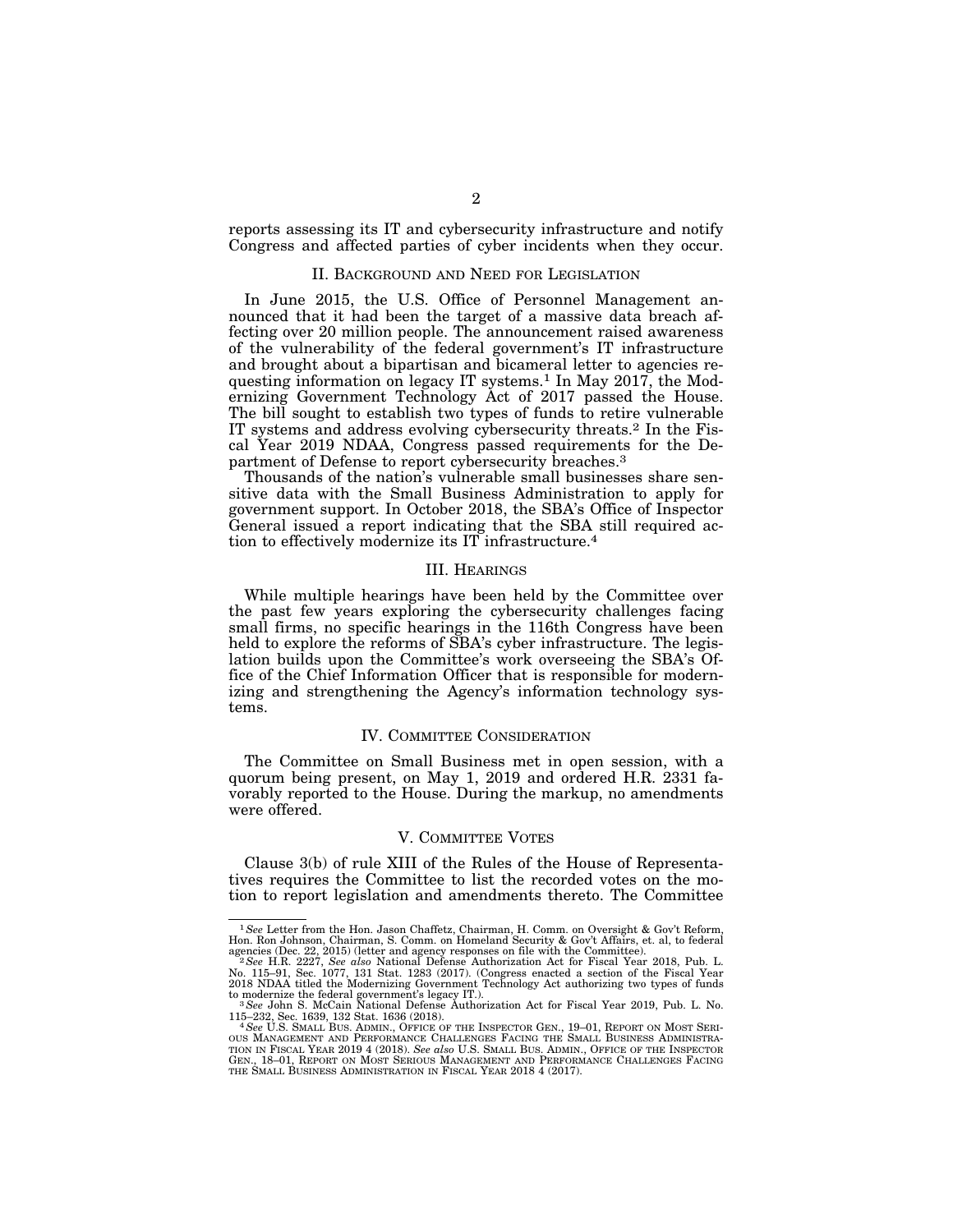voted by voice vote to favorably report H.R. 2331 to the House at 12:22 P.M.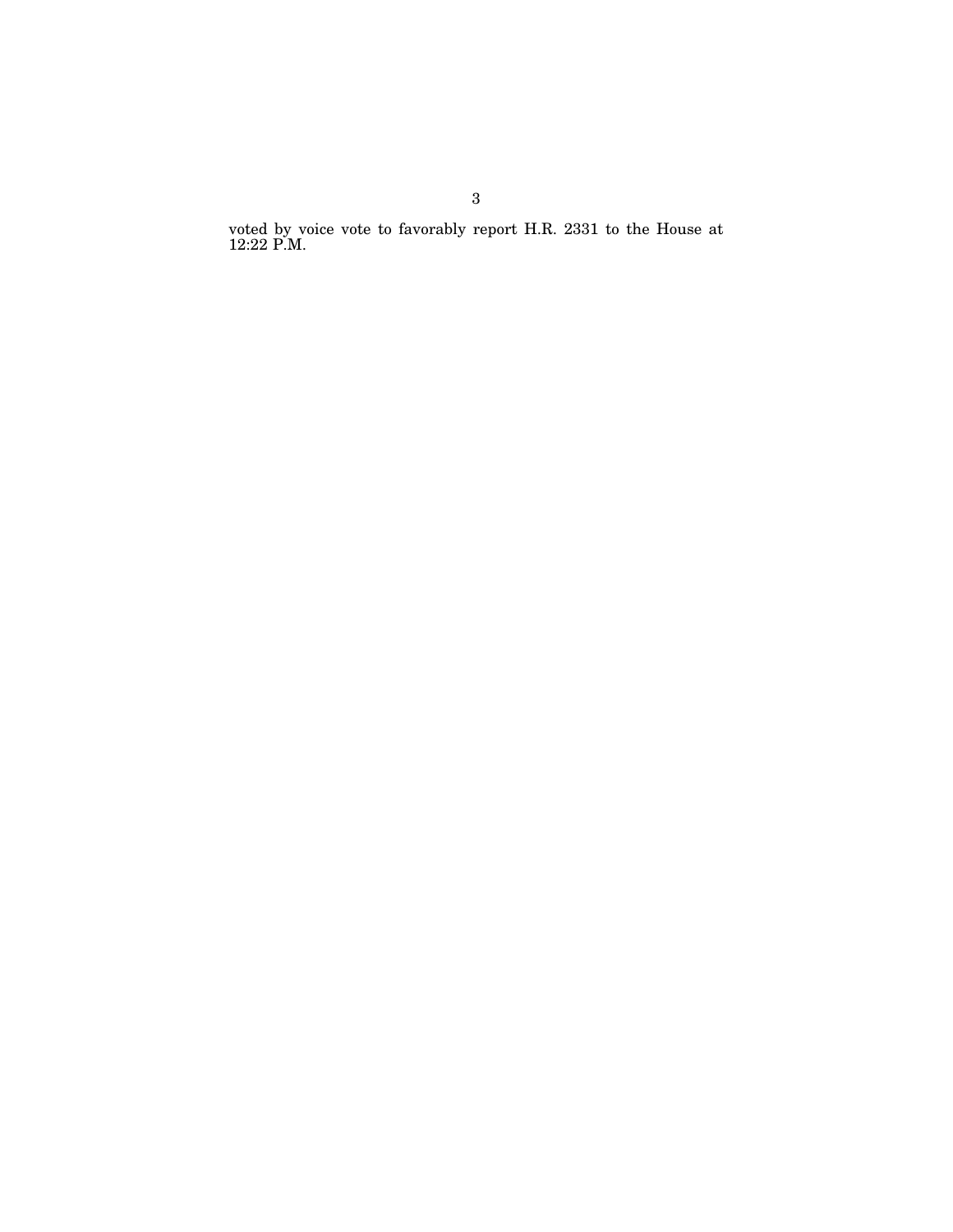# **COMMITTEE ON SMALL BUSINESS**  $\begin{matrix} 2 & 2 & 2 \\ 4 & 2 & 3 \\ 0 & 0 & 0 \\ 0 & 0 & 0 \\ 0 & 0 & 0 \\ 0 & 0 & 0 \\ 0 & 0 & 0 \\ 0 & 0 & 0 \\ 0 & 0 & 0 \\ 0 & 0 & 0 \\ 0 & 0 & 0 \\ 0 & 0 & 0 \\ 0 & 0 & 0 \\ 0 & 0 & 0 \\ 0 & 0 & 0 \\ 0 & 0 & 0 \\ 0 & 0 & 0 \\ 0 & 0 & 0 \\ 0 & 0 & 0 \\ 0 & 0 & 0 \\ 0 & 0$

DATE: 05-01-19 BILL NUMBER:  $H.$   $R.$  2831 ROLL CALL: Voice<br>VOTE: (AYE) (NO)

| <b>MEMBER</b>             | <b>AYE</b> | NO.      | <b>NOT VOTING</b> |
|---------------------------|------------|----------|-------------------|
| Ms. Velázquez, Chairwoman |            |          |                   |
| Ms. Finkenauer            |            |          |                   |
| Mr. Golden                |            |          |                   |
| Mr. Kim                   |            |          |                   |
| Mr. Crow                  |            |          |                   |
| Ms. Davids                |            |          |                   |
| Ms. Chu                   |            |          |                   |
| Mr. Veasey                |            |          |                   |
| Mr. Evans                 |            |          |                   |
| Mr. Schneider             |            |          |                   |
| Mr. Espaillat             |            |          |                   |
| Mr. Delgado               |            |          |                   |
| Ms. Houlahan              |            |          |                   |
| Ms. Craig                 |            |          |                   |
| MR. Chabot Ranking Member |            |          |                   |
| Ms. Radewagen             |            |          |                   |
| Mr. Kelly                 |            |          |                   |
| Mr. Balderson             |            |          |                   |
| Mr. Hern                  |            |          |                   |
| Mr. Hagedorn              |            |          |                   |
| Mr. Stauber               |            |          |                   |
| Mr. Burchett              |            |          |                   |
| Mr. Spano                 |            |          |                   |
| Mr. Joyce                 |            |          |                   |
| <b>TOTALS</b>             |            |          |                   |
| On this vote there were   |            | ayes and | nos.              |

4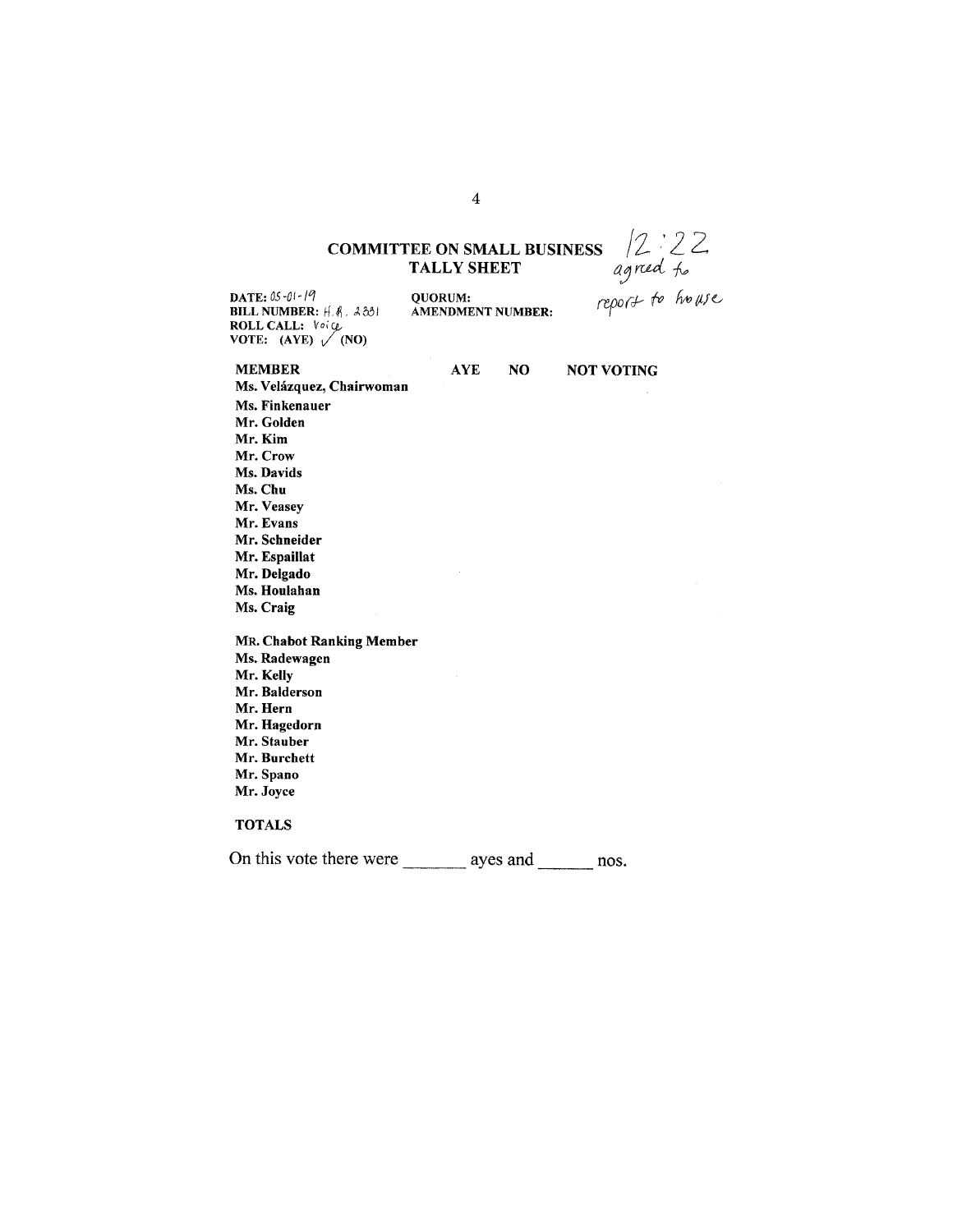#### VI. SECTION-BY-SECTION OF H.R. 2331

## *Section 1. Short title*

#### This Act may be cited as the "SBA Cyber Awareness Act".

## *Section 2. Cybersecurity awareness reporting*

This section amends Section 10 of the Small Business Act by adding a Cyber Security Reporting Requirement for the Small Business Administration. The section requires the Small Business Administrator to issue a report not later than 180 days after the date of enactment of the subsection and every year thereafter including (1) an assessment of the SBA's IT and cybersecurity infrastructure, (2) its strategy to improve cybersecurity protections, (3) a detailed account of any information technology equipment of the SBA that was manufactured by an entity with a principal place of business in the People's Republic of China, and  $(\hat{4})$  a report of any cyber risk or incident occurring within the two years preceding the report and SBA's actions to remediate the cyber risk or incident.

The Small Business Administrator is also instructed to notify the House and Senate small business committees within 7 days, and within 30 days (1) notify the individuals and small business concerns affected by the cybersecurity risk or incident and (2) submit a report summarizing how the cyber risk or incident occurred and how many parties were affected.

#### VII. CONGRESSIONAL BUDGET OFFICE COST ESTIMATE

The Congressional Budget Office pursuant to § 402 of the Congressional Budget Act of 1974, submitted a cost estimate for H.R. 2331 that stated enacting the legislation would not increase net direct spending or on budget deficits in any of the four consecutive 10-year periods beginning in 2030.

U.S. CONGRESS, CONGRESSIONAL BUDGET OFFICE, *Washington, DC, May 20, 2019.* 

Hon. NYDIA M. VELÁZQUEZ, *Chairwoman, Committee on Small Business, House of Representatives, Washington, DC.* 

DEAR MADAM CHAIRWOMAN: The Congressional Budget Office has prepared the enclosed cost estimate for H.R. 2331, the SBA Cyber Awareness Act. If you wish further details on this estimate, we will be pleased to provide them. The CBO staff contact is David Hughes.

Sincerely,

KEITH HALL, *Director.* 

Enclosure.

## *H.R. 2331—SBA Cyber Awareness Act*

H.R. 2331 would require the Small Business Administration (SBA) to report annually to the Congress on the state of its information technology (IT) and cybersecurity systems, the methods it could use to improve cybersecurity, any IT equipment or systems it has that were produced by an entity doing business principally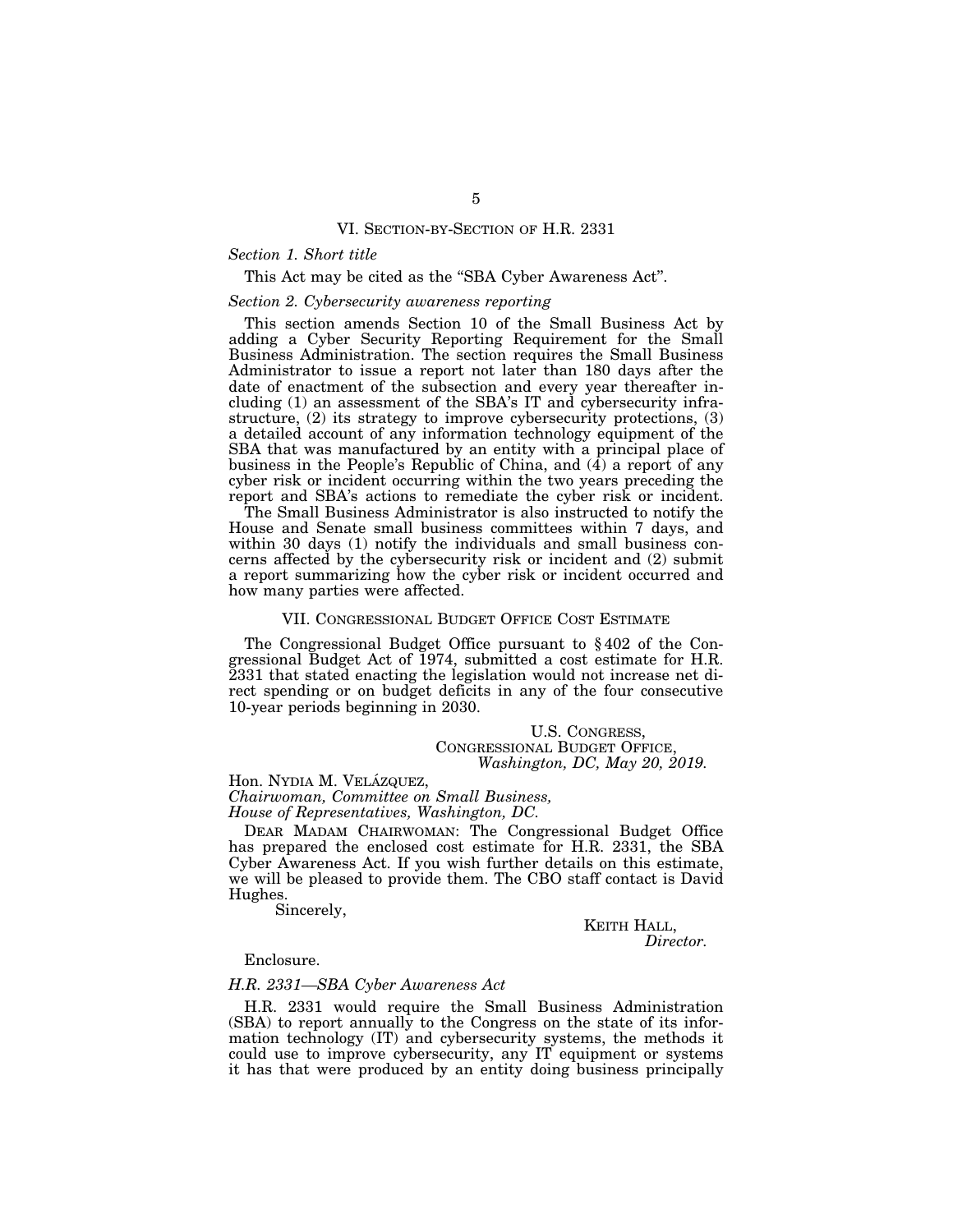in China, and any recent cybersecurity risks or incidents and subsequent responses. H.R. 2331 would also require the SBA to report all cybersecurity risks or incidents to the Congress as they occur and to notify the individuals and small businesses affected.

Under current law, the SBA is required to submit an annual performance report to the Congress that includes information concerning agency cybersecurity efforts. In addition, the Federal Information Security Modernization Act of 2014 requires federal agencies, including the SBA, to report on the effectiveness of their information security policies and practices each year. Although H.R. 2331 would impose new reporting requirements upon the SBA, the work required to fulfill most of those requirements would not be significant because the SBA already collects most of the information needed in those reports.

On April 23, 2019, CBO transmitted a cost estimate for S. 772, the SBA Cyber Awareness Act, as ordered by the Senate Committee on Small Business and Entrepreneurship on April 1, 2019. The two bills are similar and CBO's estimates of their cost are the same.

The CBO staff contact for this estimate is David Hughes. The estimate was reviewed by H. Samuel Papenfuss, Deputy Assistant Director for Budget Analysis.

#### VIII. UNFUNDED MANDATES

H.R. 2331 contains no intergovernmental or private sector mandates as defined in the Unfunded Mandates Reform Act, Public Law No. 104–4, and would impose no costs on state, local, or tribal governments.

#### IX. NEW BUDGET AUTHORITY, ENTITLEMENT AUTHORITY, AND TAX **EXPENDITURES**

In compliance with clause  $3(c)(2)$  of rule XIII of the Rules of the House, the Committee provides the following opinion and estimate with respect to new budget authority, entitlement authority, and tax expenditures. While the Committee has not received an estimate of new budget authority contained in the cost estimate prepared by the Director of the Congressional Budget Office pursuant to § 402 of the Congressional Budget Act of 1974, the Committee does not believe that there will be any additional costs attributable to this legislation. H.R. 2331 does not direct new spending, but instead reallocates funding independently authorized and appropriated.

## X. OVERSIGHT FINDINGS

In accordance with clause  $2(b)(1)$  of rule X of the Rules of the House, the oversight findings and recommendations of the Committee on Small Business with respect to the subject matter contained in H.R. 2331 are incorporated into the descriptive portions of this report.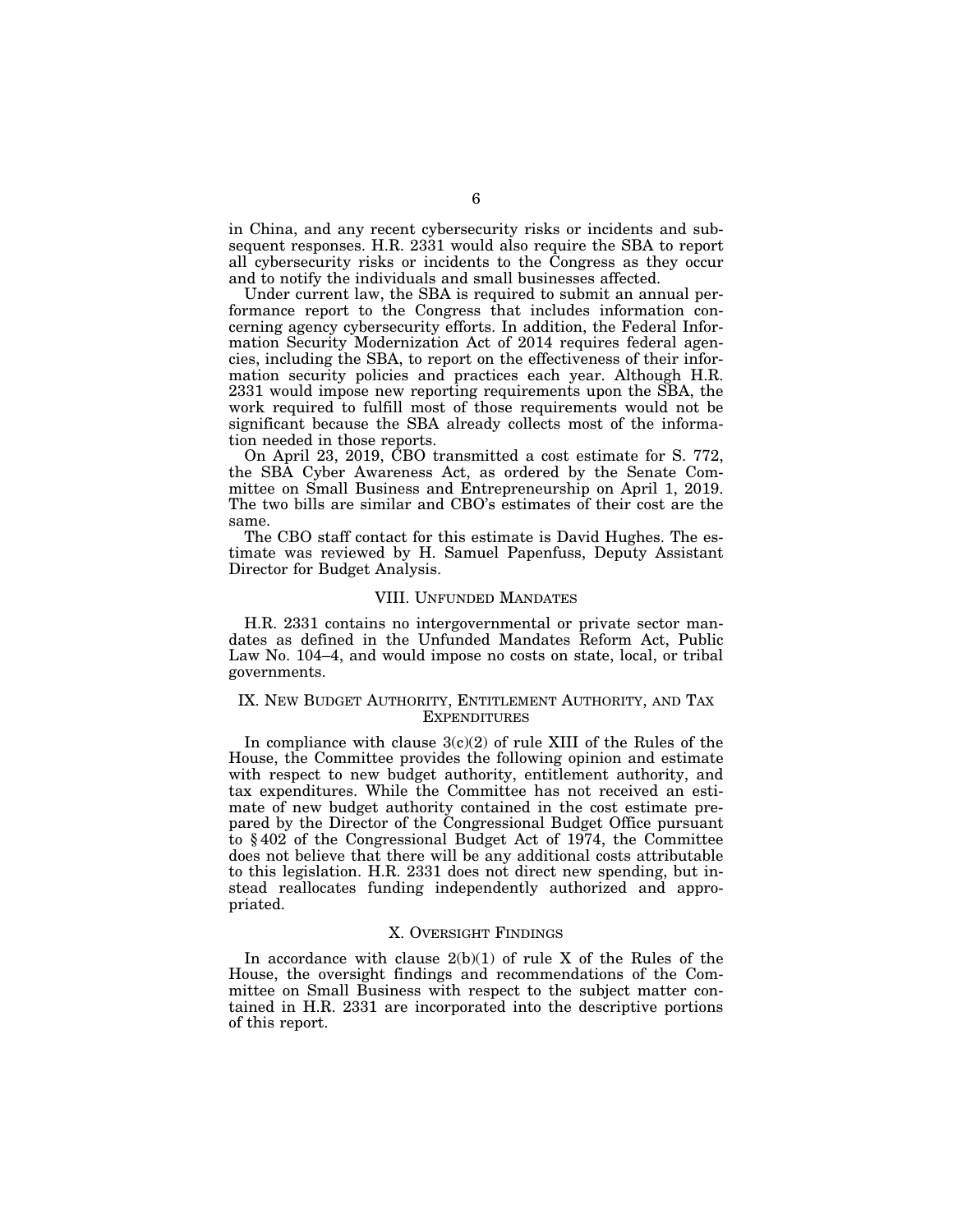#### XI. STATEMENT OF CONSTITUTIONAL AUTHORITY

Pursuant to clause 7 of rule XII of the Rules of the House of Representatives, the Committee finds the authority for this legislation in Art. I, § 8, cl. 3 of the Constitution of the United States.

#### XII. CONGRESSIONAL ACCOUNTABILITY ACT

H.R. 2331 does not relate to the terms and conditions of employment or access to public services or accommodations within the meaning of  $\S 102(b)(3)$  of Public Law No. 104–1.

## XIII. FEDERAL ADVISORY COMMITTEE ACT STATEMENT

H.R. 2331 does not establish or authorize the establishment of any new advisory committees as that term is defined in the Federal Advisory Committee Act, 5 U.S.C. App. 2.

## XIV. STATEMENT OF NO EARMARKS

Pursuant to clause 9 of rule XXI, H.R. 2331 does not contain any congressional earmarks, limited tax benefits, or limited tariff benefits as defined in subsections (d), (e), or (f) of clause 9 of rule XXI of the Rules of the House.

## XV. STATEMENT OF DUPLICATION OF FEDERAL PROGRAMS

Pursuant to clause 3 of rule XIII of the Rules of the House, no provision of H.R. 2331 establishes or reauthorizes a program of the federal government known to be duplicative of another federal program, a program that was included in any report from the United States Government Accountability Office pursuant to § 21 of Pub. L. No. 111–139, or a program related to a program identified in the most recent catalog of federal domestic assistance.

## XVI. DISCLOSURE OF DIRECTED RULEMAKINGS

Pursuant to clause 3 of rule XIII of the Rules of the House, H.R. 2331 does not direct any rulemaking.

## XVII. PERFORMANCE GOALS AND OBJECTIVES

Pursuant to clause  $3(c)(4)$  of rule XII of the Rules of the House, the Committee establishes the following performance-related goals and objectives for this legislation:

H.R. 2331 includes a number of provisions designed to improve the Small Business Administration's internal cybersecurity infrastructure and protect small businesses and other individuals impacted in the event that a cyber incident has occurred.

#### XVIII. CHANGES IN EXISTING LAW MADE BY THE BILL, AS REPORTED

In compliance with clause (E) of rule XIII of the Rules of the House, changes in existing law made by the bill, as reported, are shown as follows: existing law proposed to be omitted is enclosed in black brackets, new matter is printed in italic, and existing law in which no change is proposed is shown in roman: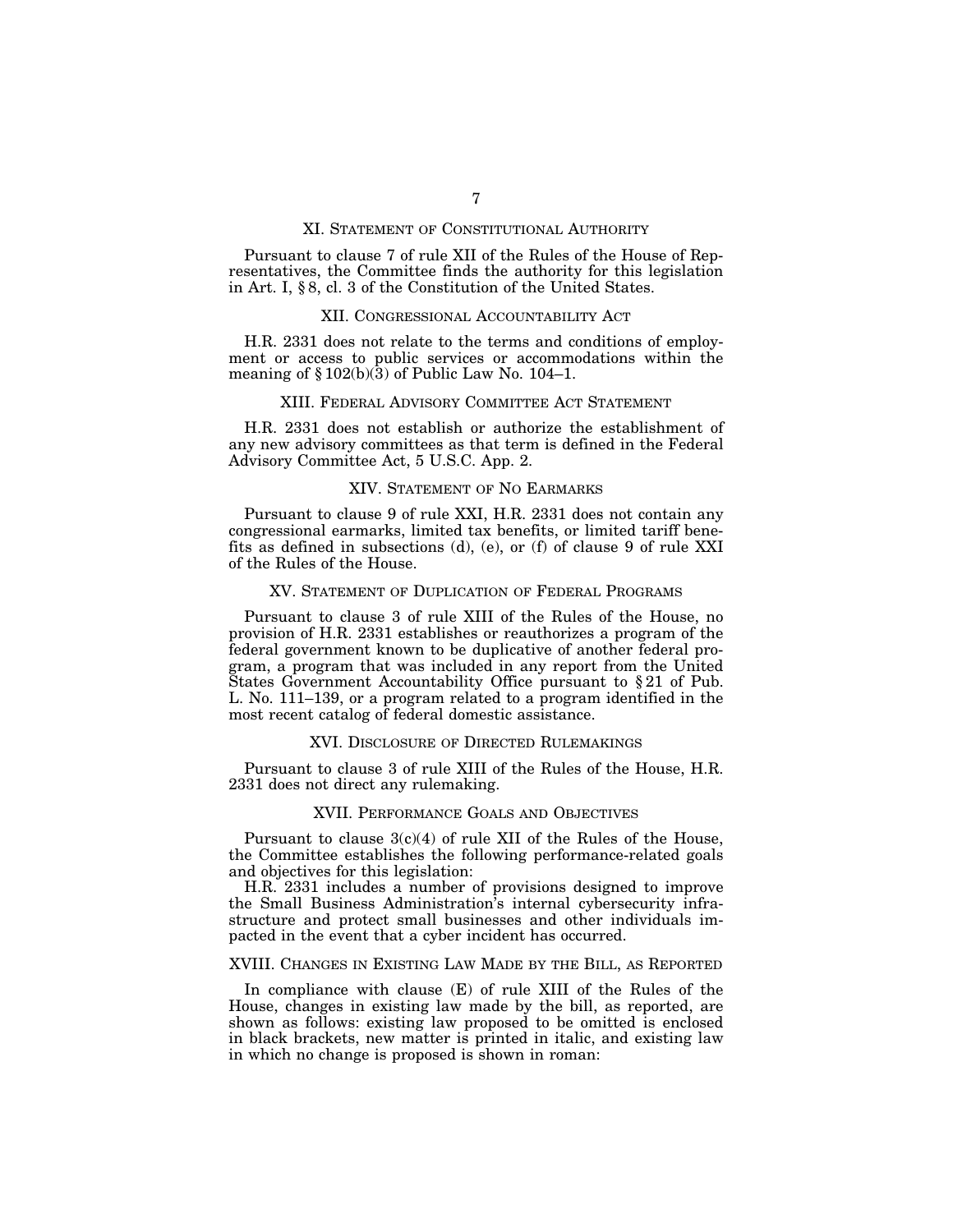CHANGES IN EXISTING LAW MADE BY THE BILL, AS REPORTED

In compliance with clause 3(e) of rule XIII of the Rules of the House of Representatives, changes in existing law made by the bill, as reported, are shown as follows (new matter is printed in italic and existing law in which no change is proposed is shown in roman):

#### **SMALL BUSINESS ACT**

\* \* \* \* \* \* \* SEC. 10. (a) The Administration shall, as soon as practicable each fiscal year make a comprehensive annual report to the President, the President of the Senate, the Senate Select Committee on Small Business, and the Speaker of the House of Representatives. Such report shall include a description of the state of small business in the Nation and the several States, and a description of the operations of the Administration under this chapter, including, but not limited to, the general lending, disaster relief, Government regulation relief, procurement and property disposal, research and development, technical assistance, dissemination of data and information, and other functions under the jurisdiction of the Administration during the previous fiscal year. Such report shall contain recommendations for strengthening or improving such programs, or, when necessary or desirable to implement more effectively congressional policies and proposals, for establishing new or alternative programs. In addition, such report shall include the names of the business concerns to whom contracts are let and for whom financing is arranged by the Administration, together with the amounts involved. With respect to minority small business concerns, the report shall include the proportion of loans and other assistance under this Act provided to such concerns, the goals of the Administration for the next fiscal year with respect to such concerns, and recommendations for improving assistance to minority small business concerns under this Act.

*(b) CYBERSECURITY REPORTS.—* 

*(1) ANNUAL REPORT.—Not later than 180 days after the date of enactment of this subsection, and every year thereafter, the Administrator shall submit a report to the appropriate congressional committees that includes—* 

*(A) an assessment of the information technology (as defined in section 11101 of title 40, United States Code) and cybersecurity infrastructure of the Administration;* 

*(B) a strategy to increase the cy–ber–se–cu–ri–ty infrastructure of the Administration;* 

*(C) a detailed account of any information technology equipment or interconnected system or subsystem of equipment of the Administration that was manufactured by an entity that has its principal place of business located in the People's Republic of China; and* 

*(D) an account of any cybersecurity risk or incident that occurred at the Administration during the 2-year period preceding the date on which the report is submitted, and any action taken by the Administrator to respond to or remediate any such cybersecurity risk or incident.*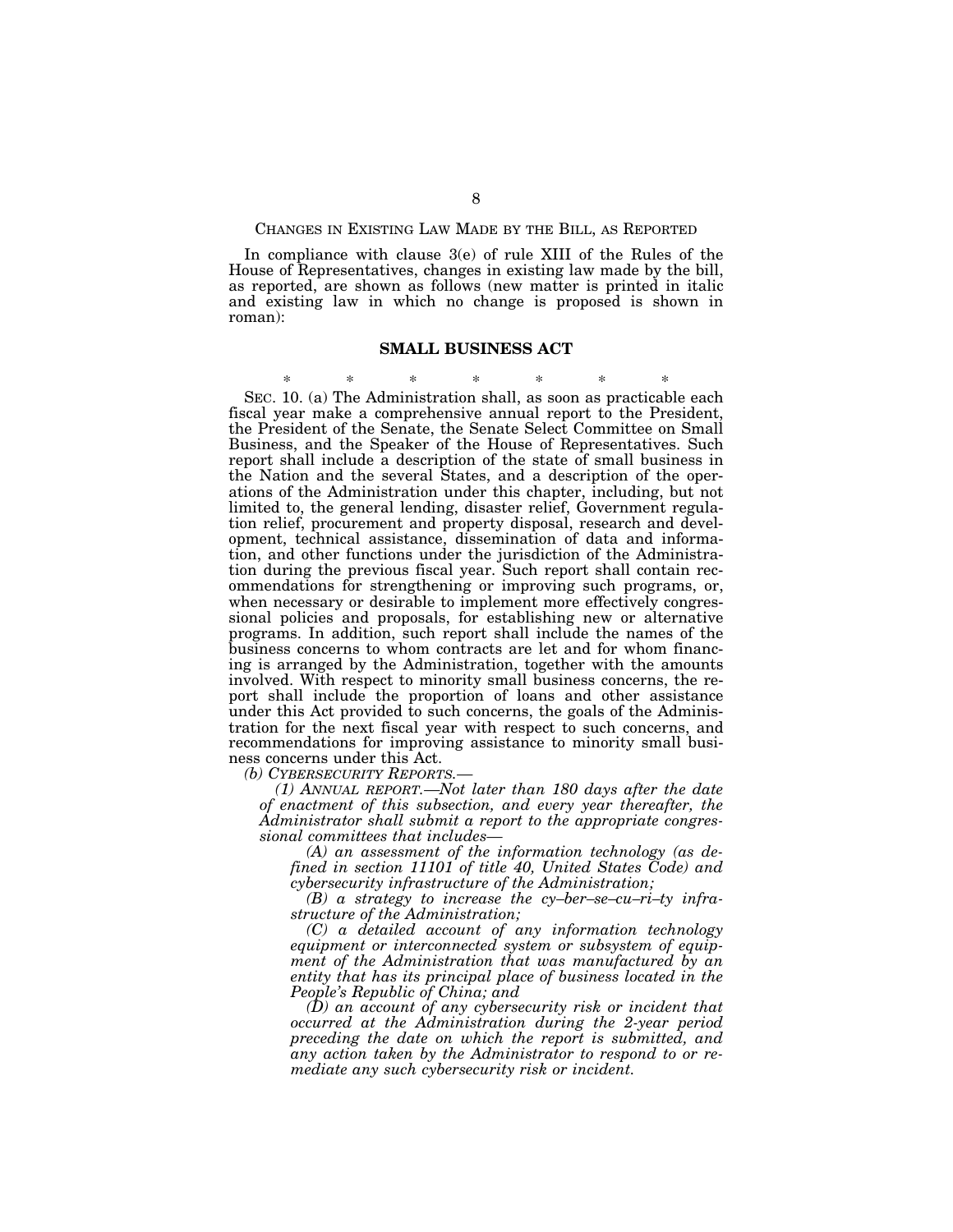*(2) ADDITIONAL REPORTS.—If the Administrator determines that there is a reasonable basis to conclude that a cybersecurity risk or incident occurred at the Administration, the Administrator shall—* 

*(A) not later than 7 days after the date on which the Administrator makes that determination, notify the appropriate congressional committees of the cybersecurity risk or incident; and* 

*(B) not later than 30 days after the date on which the Administrator makes a determination under subparagraph*   $(A)$ —

*(i) provide notice to individuals and small business concerns affected by the cybersecurity risk or incident; and* 

*(ii) submit to the appropriate congressional committees a report, based on information available to the Administrator as of the date which the Administrator submits the report, that includes—* 

*(I) a summary of information about the cybersecurity risk or incident, including how the cybersecurity risk or incident occurred; and* 

*(II) an estimate of the number of individuals and small business concerns affected by the cybersecurity risk or incident, including an assessment of the risk of harm to affected individuals and small business concerns.* 

*(3) RULE OF CONSTRUCTION.—Nothing in this subsection shall be construed to affect the reporting requirements of the Administrator under chapter 35 of title 44, United States Code, in particular the requirement to notify the Federal information security incident center under section 3554(b)(7)(C)(ii) of such title, or any other provision of law.* 

*(4) DEFINITIONS.—In this subsection:* 

*(A) APPROPRIATE CONGRESSIONAL COMMITTEES.—The term ''appropriate congressional committees'' means—* 

*(i) the Committee on Small Business and Entrepreneurship of the Senate; and* 

*(ii) the Committee on Small Business of the House of Representatives.* 

*(B) CYBERSECURITY RISK; INCIDENT.—The terms ''cybersecurity risk'' and ''incident'' have the meanings given such terms, respectively, under section 2209(a) of the Homeland Security Act of 2002.* 

(d) For the purpose of aiding in carrying out the national policy to insure that a fair proportion of the total purchases and contracts for property and services for the Government be placed with small business enterprises, and to maintain and strengthen the overall economy of the Nation, the Department of Defense shall make an annual report to the Committees on Small Business of the Senate and the House of Representatives, showing the amount of funds appropriated to the Department of Defense which have been expended, obligated, or contracted to be spent with small business concerns and the amount of such funds expended, obligated, or contracted to be spent with firms other than small business in the same fields of operation; and such reports shall show separately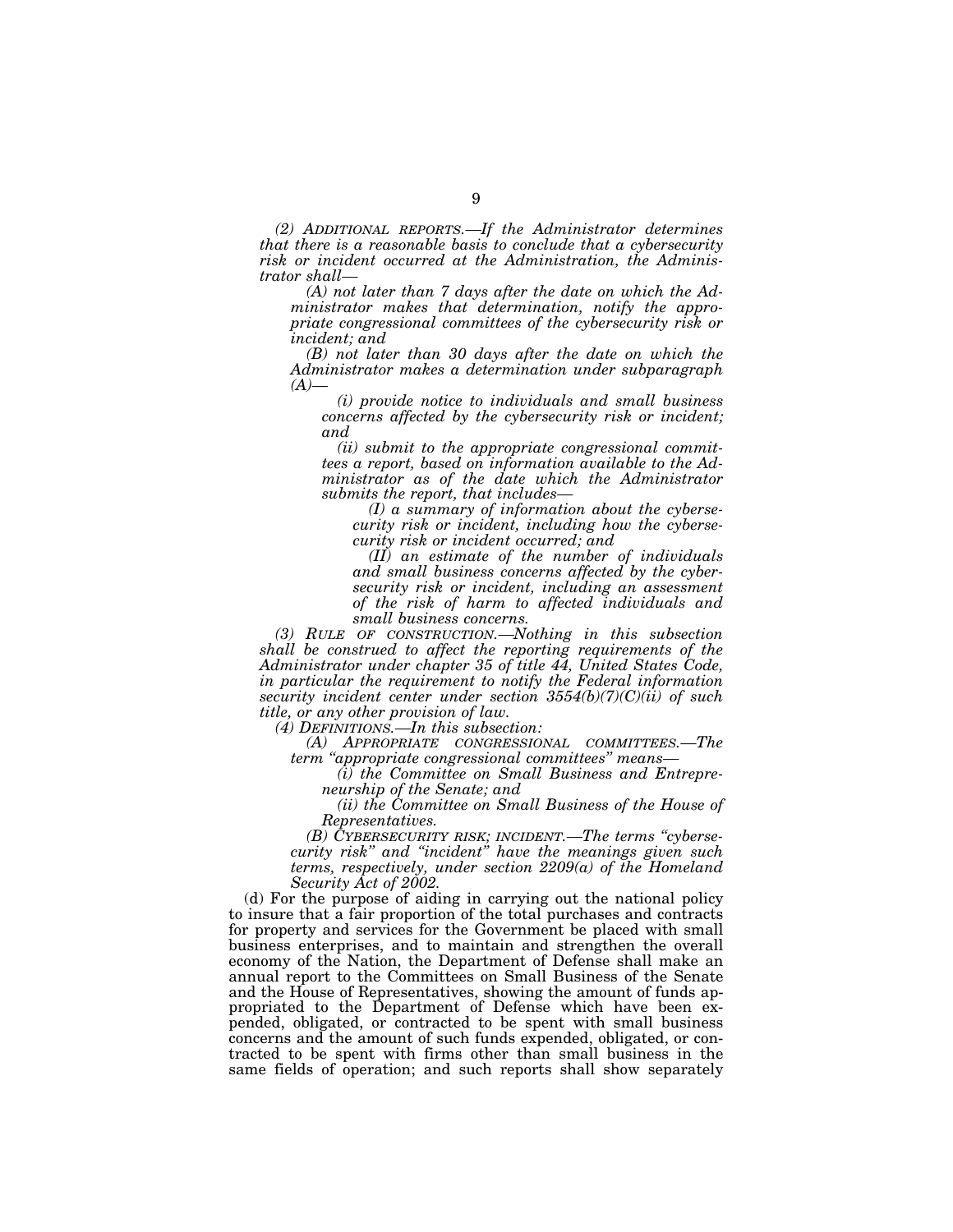the funds expended, obligated, or contracted to be spent for basic and applied scientific research and development.

(e) The Administration and the Inspector General of the Administration shall retain all correspondence, records of inquiries, memoranda, reports, books, and records, including memoranda as to all investigations conducted by or for the Administration, for a period of at least one year from the date of each thereof, and shall at all times keep the same available for inspection and examination by the Senate Select Committee on Small Business and the Committee on Small Business of the House of Representatives or their duly authorized representatives.

(2) The Committee on Small Business of either the Senate or the House of Representatives may request that the Office of the Inspector General of the Administration conduct an investigation of any program or activity conducted under the authority of section 7(j) or 8(a). Not later than thirty days after the receipt of such a request, the Inspector General shall inform the committee, in writing, of the disposition of the request by such office.

(f) To the extent deemed necessary by the Administrator to protect and preserve small-business interests, the Administration shall consult and cooperate with other departments and agencies of the Federal Government in the formulation by the Administration of policies affecting small-business concerns. When requested by the Administrator, each department and agency of the Federal Government shall consult and cooperate with the Administration in the formulation by such department or agency of policies affecting small-business concerns, in order to insure that small-business interests will be recognized, protected, and preserved. This subsection shall not require any department or agency to consult or cooperate with the Administration in any case where the head of such department or agency determines that such consultation or cooperation would unduly delay action which must be taken by such department or agency to protect the national interest in an emergency.

(g) The Administration shall transmit, not later than December 31 of each year, to the Senate Select Committee on Small Business and Committee on Small Business of the House of Representatives a sealed report with respect to—

(1) complaints alleging illegal conduct by employees of the Administration which were received or acted upon by the Administration during the preceding fiscal year; and

(2) investigations undertaken by the Administration, including external and internal audits and security and investigation reports.

(h) The Administration shall transmit, not later than March 31 of each year, to the Committees on Small Business of the Senate and House of Representatives a report on the secondary market operations during the preceding calendar year. This report shall include, but not be limited to, (1) the number and the total dollar amount of loans sold into the secondary market and the distribution of such loans by size of loan, size of lender, geographic location of lender, interest rate, maturity, lender servicing fees, whether the rate is fixed or variable, and premium paid; (2) the number and dollar amount of loans resold in the secondary market with a distribution by size of loan, interest rate, and premiums; (3) the num